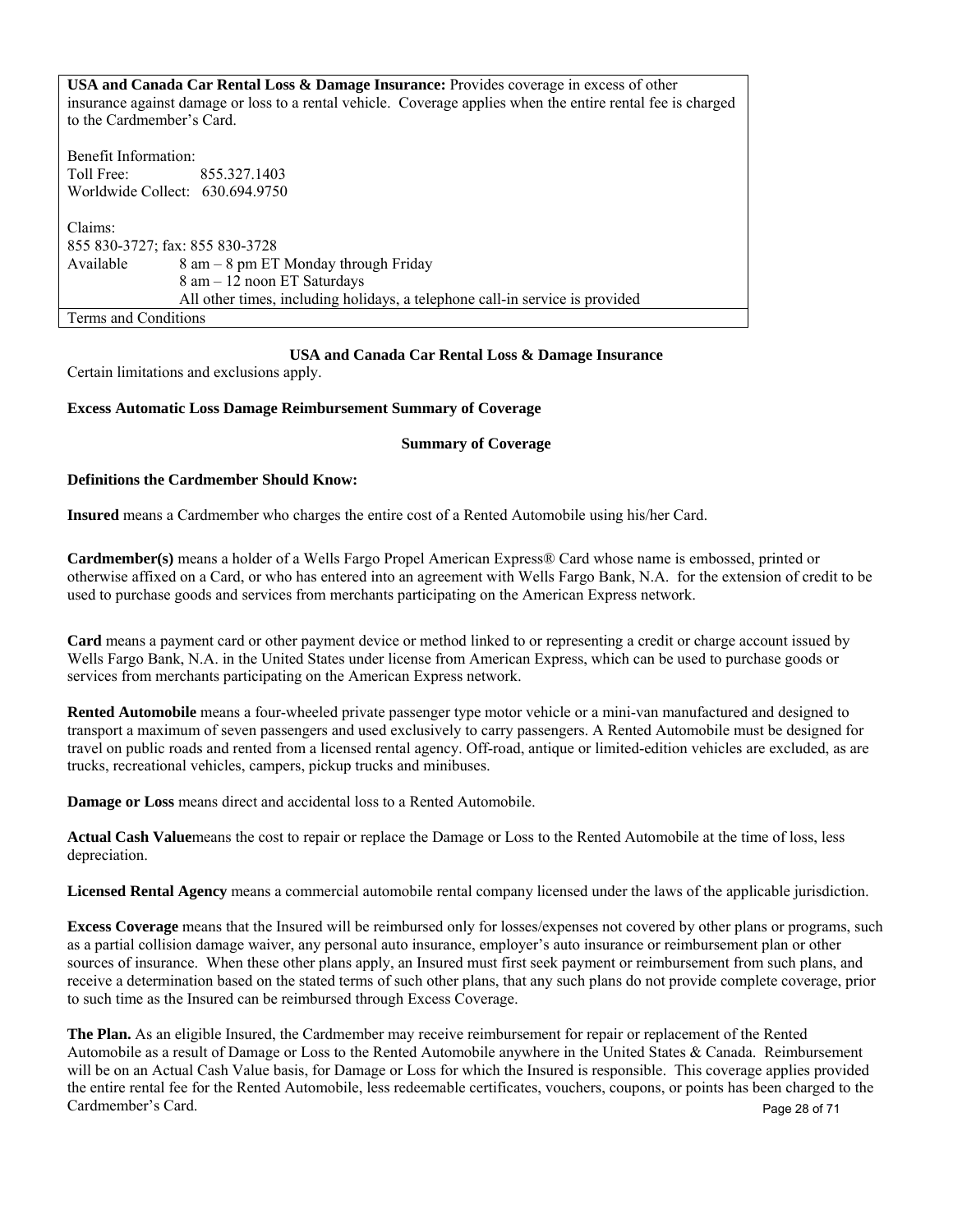**Eligibility.** This Damage or Loss protection is provided to the Cardmember, as an Insured, automatically when, and only when, the entire rental fee for the Rented Automobile is charged to the Cardmember's Card, provided however, the Cardmember may reject, at the time of rental, any coverage against Damage or Loss available from the Rental Agency. It is not necessary for the Cardmember to notify Wells Fargo Bank, N.A., the administrator or the Federal Insurance Company (the "Company") at the time the rental fee is charged to your Card.

**The Cost.** This coverage is provided at no additional cost to eligible Insureds under the Master Policy #99073174 issued to American Express Travel Related Services Company, Inc., by Federal Insurance Company (the "Company").

**Length of Coverage.** The coverage period will not exceed thirty-one (31) consecutive days.

**Amount of Insurance.** The Company's liability will be for a maximum reimbursement of \$50,000 per rental. From the amount of reimbursement due the Insured, the amount of any valid and collectible insurance will be deducted. In no event will the Company be liable beyond the amounts actually paid by the Insured. The insured must file a claim with their primary insurance as this policy is Excess Coverage.

**Exclusions.** Coverage does not apply to Damage or Loss resulting from the following:

• Any dishonest, fraudulent or criminal act of the Insured;

- Forgery by the Insured;
- Damage or Loss due to war or confiscation by authorities;
- Damage or Loss due to nuclear reaction or radioactive contamination;
- The Insured being intoxicated, as defined by the laws of the jurisdiction where the Damage or Loss occurred, or under the influence of any narcotic unless prescribed by a physician;
- Intentional damage to the Rented Automobile by the Insured;

• Damage or Loss which is due and confined to wear and tear, freezing, mechanical or electrical breakdown or failure, unless such Damage or Loss results from a theft covered by the plan;

- Damage or Loss to tires unless damaged by fire, malicious mischief or vandalism, or stolen, or unless the Damage or Loss be coincident with a covered loss;
- Use of the Rented Automobile to carry passengers and property for hire;
- Use of the Rented Automobile in tests, races or contests;
- Use of the Rented Automobile by a person other than the one authorized to operate the Rented Automobile by the terms of the Rental Agreement;
- The Rented Automobile being operated or located in any territory prohibited by the terms of the Rental Agreement

• Loss of use of the Rented Automobile.

# **Vehicles NOT covered.**

- Trucks, recreational vehicles, campers, pickup trucks and mini-buses;
- Limited-edition motor vehicles which are defined as high-value, exotic, high-performance or collector- type vehicles;
- High-value motor vehicles which are defined as motor vehicles whose replacement value exceeds \$50,000.

• Antique motor vehicles which are defined as any vehicle over twenty-five (25) years old, or any vehicle which has not been manufactured for ten (10) years or more.

**Effective Date.** This plan is effective September 16, 2013 and will cease on the date the Master Policy #99073174 terminates (in which case the Cardmember will be notified by Wells Fargo Bank, N.A.), or on the date the Cardmember no longer qualify as an eligible Insured (i.e., on the date the Cardmember's Card account terminates or ceases to be in good standing), or on the expiration date of the applicable coverage period for the Insured, whichever occurs first.

**Misrepresentation and Fraud.** Coverage of the Insured will be void if, at any time, the Insured has concealed or misrepresented any material fact or circumstance concerning this coverage or the subject thereof or the interest of the Insured herein, or in case of any fraud or false swearing by the Insured relating thereto.

**Claim Procedure.** The Insured must send the Company written notice of a claim, including the Insured's name and policy number, within forty-five (45) days after Damage or Loss occurs. If notice cannot be given within that time, it must be given as soon as reasonably possible.

In addition, the Insured must send the following information to the Company or its authorized representative: Page 29 of 71